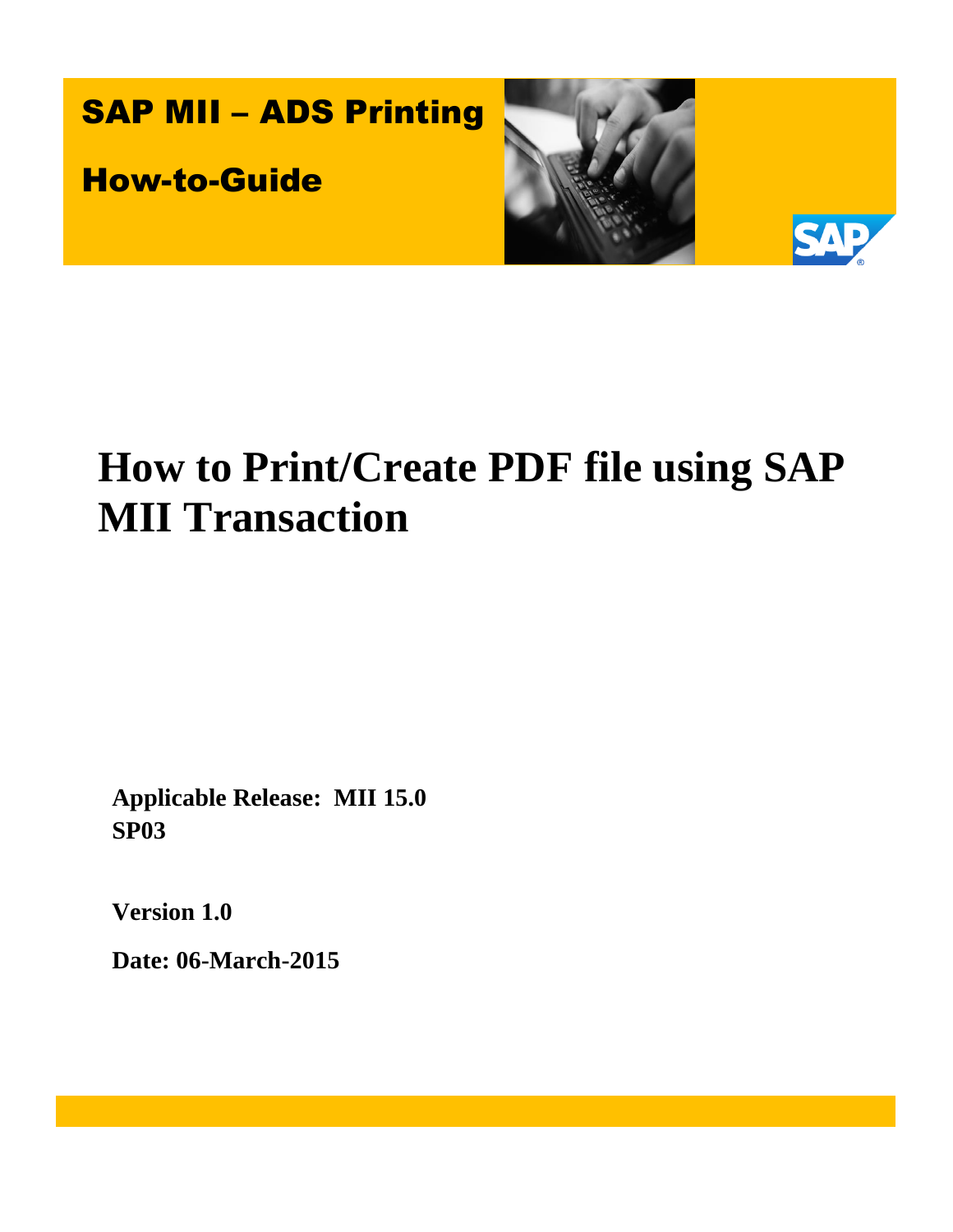© Copyright 2015 SAP AG. All rights reserved.

No part of this publication may be reproduced or transmitted in any form or for any purpose without the express permission of SAP AG. The information contained herein may be changed without prior notice.

Some software products marketed by SAP AG and its distributors contain proprietary software components of other software vendors.

Microsoft, Windows, Outlook, and PowerPoint are registered trademarks of Microsoft Corporation.

IBM, DB2, DB2 Universal Database, OS/2, Parallel Sysplex, MVS/ESA, AIX, S/390, AS/400, OS/390, OS/400, iSeries, pSeries, xSeries, zSeries, z/OS, AFP, Intelligent Miner, WebSphere, Netfinity, Tivoli, Informix, i5/OS, POWER, POWER5, OpenPower and PowerPC are trademarks or registered trademarks of IBM Corporation.

Adobe, the Adobe logo, Acrobat, PostScript, and Reader are either trademarks or registered trademarks of Adobe Systems Incorporated in the United States and/or other countries.

Oracle is a registered trademark of Oracle Corporation.

UNIX, X/Open, OSF/1, and Motif are registered trademarks of the Open Group.

Citrix, ICA, Program Neighborhood, MetaFrame, WinFrame, VideoFrame, and MultiWin are trademarks or registered trademarks of Citrix Systems, Inc.

HTML, XML, XHTML and W3C are trademarks or registered trademarks of W3C®, World Wide Web Consortium, Massachusetts Institute of Technology.

Java is a registered trademark of Sun Microsystems, Inc.

JavaScript is a registered trademark of Sun Microsystems, Inc., used under license for technology invented and implemented by Netscape.

MaxDB is a trademark of MySQL AB, Sweden.

SAP, R/3, mySAP, mySAP.com, xApps, xApp, SAP NetWeaver, and other SAP products and services mentioned herein as well as their respective logos are trademarks or registered trademarks of SAP AG in Germany and in several other countries all over the world. All other product and service names mentioned are the trademarks of their respective companies. Data contained in this document serves informational purposes only. National product specifications may vary.

These materials are subject to change without notice. These materials are provided by SAP AG and its affiliated companies ("SAP Group") for informational purposes only, without representation or warranty of any kind, and SAP Group shall not be liable for errors or omissions with respect to the materials. The only warranties for SAP Group products and services are those that are set forth in the express warranty statements accompanying such products and services, if any. Nothing herein should be construed as constituting an additional warranty.

These materials are provided "as is" without a warranty of any kind, either express or implied, including but not limited to, the implied warranties of merchantability, fitness for a particular purpose, or non-infringement.

SAP shall not be liable for damages of any kind including without limitation direct, special, indirect, or consequential damages that may result from the use of these materials.

SAP does not warrant the accuracy or completeness of the information, text, graphics, links or other items contained within these materials. SAP has no control over the information that you may access through the use of hot links contained in these materials and does not endorse your use of third party web pages nor provide any warranty whatsoever relating to third party web pages.

SAP ME "How-to" Guides are intended to simplify the product implementation. While specific product features and procedures typically are explained in a practical business context, it is not implied that those features and procedures are the only approach in solving a specific business problem using SAP ME. Should you wish to receive additional information, clarification or support, please refer to SAP Consulting.

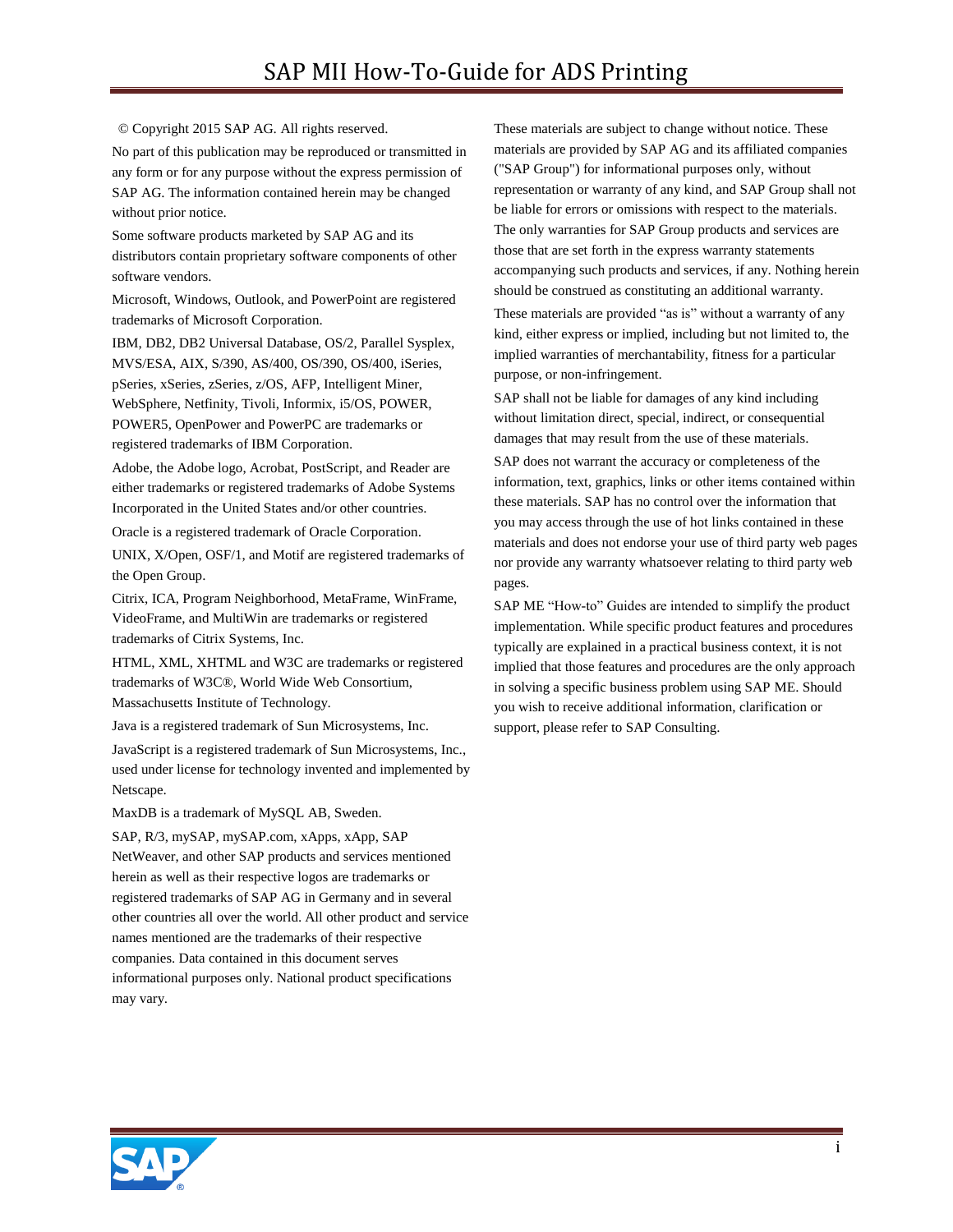# **Document History**

| <b>Document Version</b> | Description     | Author     |
|-------------------------|-----------------|------------|
| IJ.U                    | Initial version | George Wen |
|                         |                 |            |

The value of y will be incremented by 1 for a new version of the How-To-Guide for a new version of MII.

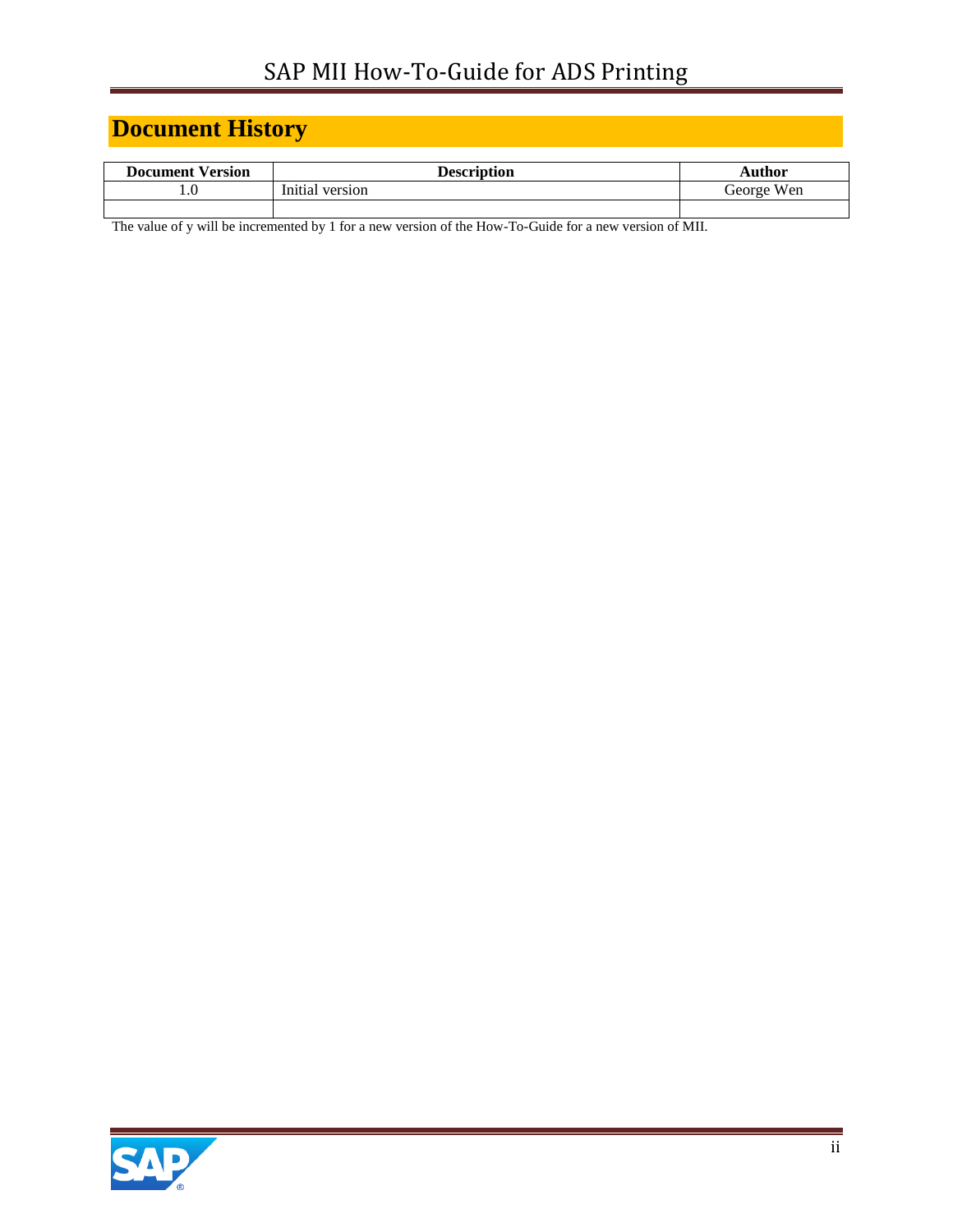## **Table of Contents**

|                | 1.1 |  |  |  |  |
|----------------|-----|--|--|--|--|
|                | 1.2 |  |  |  |  |
| $\overline{2}$ |     |  |  |  |  |
|                | 2.1 |  |  |  |  |
|                | 2.2 |  |  |  |  |
|                | 2.3 |  |  |  |  |
|                | 2.4 |  |  |  |  |
|                | 2.5 |  |  |  |  |

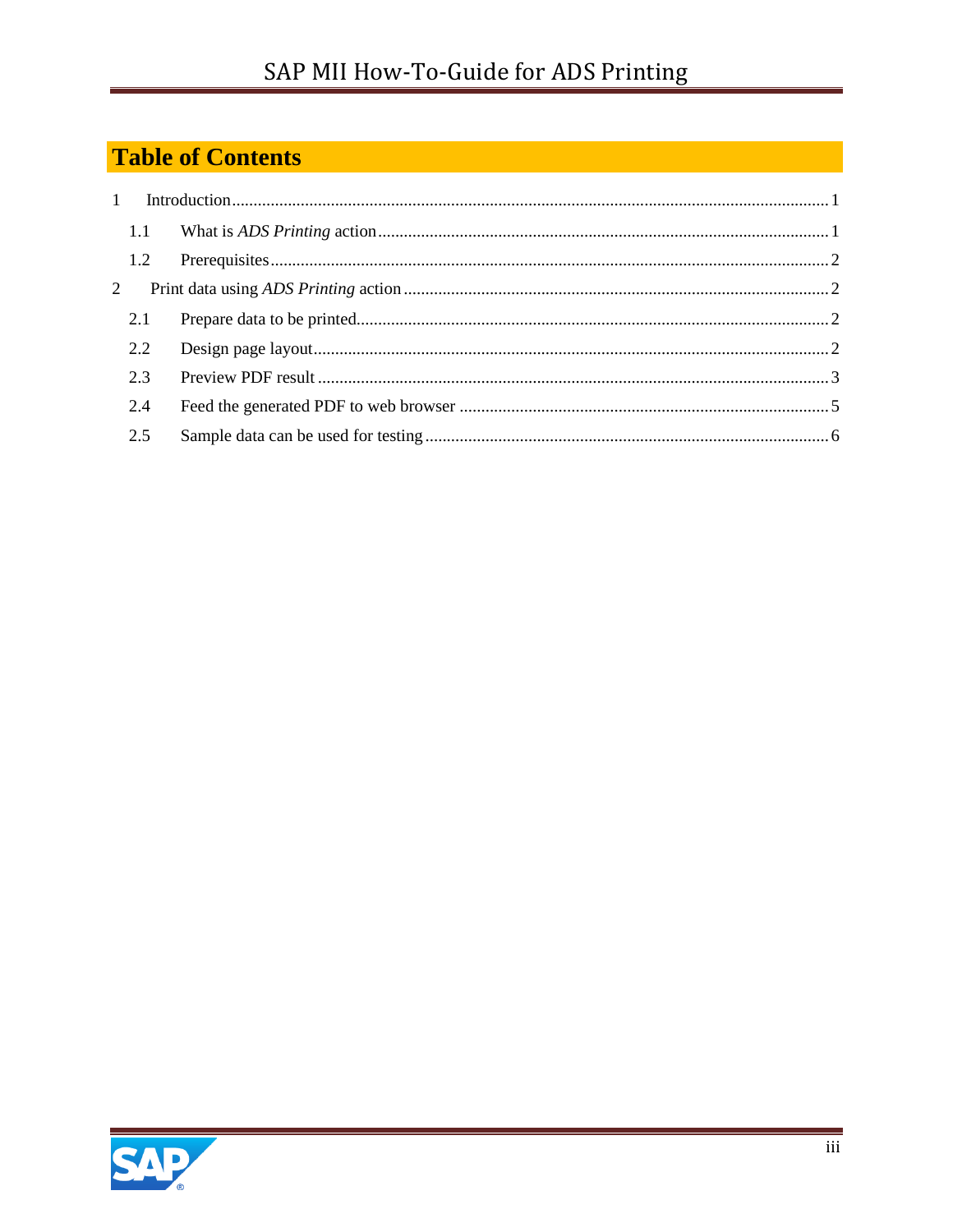## <span id="page-4-0"></span>**1 Introduction**

### <span id="page-4-1"></span>**1.1 What is** *ADS Printing* **action**

As you already known, there are lot of actions can be used in MII transaction designer in MII workbench. *ADS Printing* action is the new one that help you generate PDF file. Furthermore, you can send the result to a real printer, save to file system, or just feed it to a web browser. Start from *MII 15.0 SP03* this action can be find under *File I/O* category.



*ADS Printing* action require 2 major inputs. One is the data value you want to print which is expected in XML format. The other input define the page layout of your printing which should be designed by *Adobe Form Designer* (also known as *Adobe Live Cycle Designer*) and saved as a .XDP file. Data binding relationship between your data XML and page elements also defined in the .XDP file.

*ADS Printing* action combine data XML and page layout (XDP file) and send the result to a printer. Here the printer can be choosing from the ones installed on MII server, instead of the printer list of development workstation. This is to support the server printing use case. The client print scenario can be supported by open the PDF file in client side and choose print function supported by PDF reader.

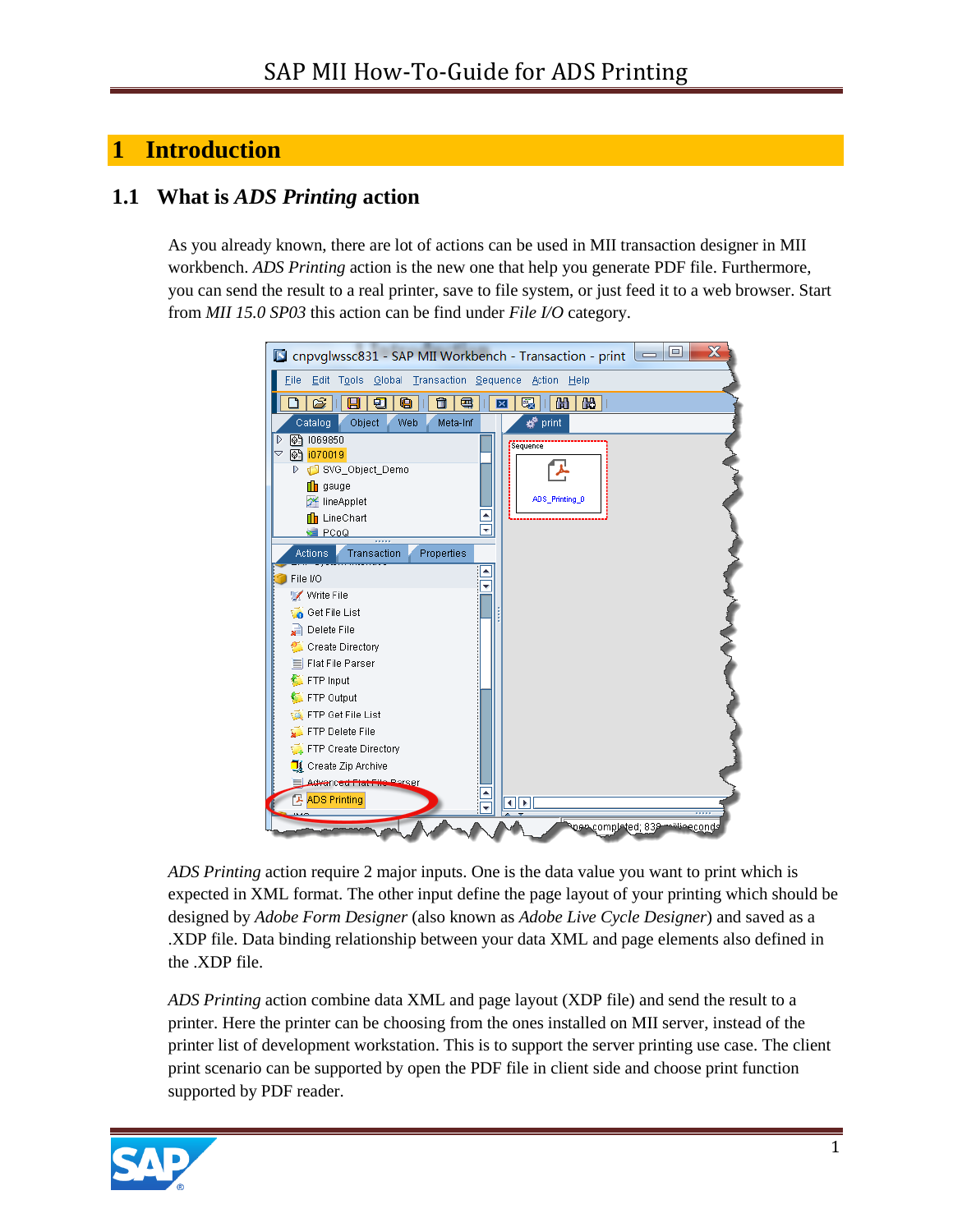## <span id="page-5-0"></span>**1.2 Prerequisites**

ADS( *Adobe Document Services*) Server is a *Netweaver* component shipped by SAP. *ADS Printing* action require this component get properly configured before it can be used.

If data need to be physically print out, printer needs to be configured on MII server with proper permissions.

Detailed configuration steps can be found from MII *Configuration Guide* in [http://help.sap.com/mii.](http://help.sap.com/mii)

## <span id="page-5-1"></span>**2 Print data using** *ADS Printing* **action**

### <span id="page-5-2"></span>**2.1 Prepare data to be printed**

You need to decide what is the structure of your XML that containing your data. In this case we will use this sample XML:

```
<?xml version="1.0" encoding="UTF-8" standalone="no"?>
<PrintContent>
   <invoice >
     <id>DOCUMENT_20150306_888</id>
   </invoice>
</PrintContent>
```
## <span id="page-5-3"></span>**2.2 Design page layout**

In this step you need to design the page layout, and create UI elements that binding with the XPath of your sample XML. In this case we simply make the invoice id into a QR code.

- a. Open *Adobe Live Cycle Designer*.
- b. Create a new page
- c. Choose Insert/Barcodes/QR Code from menu
- d. Choose File/New data Connection… from menu

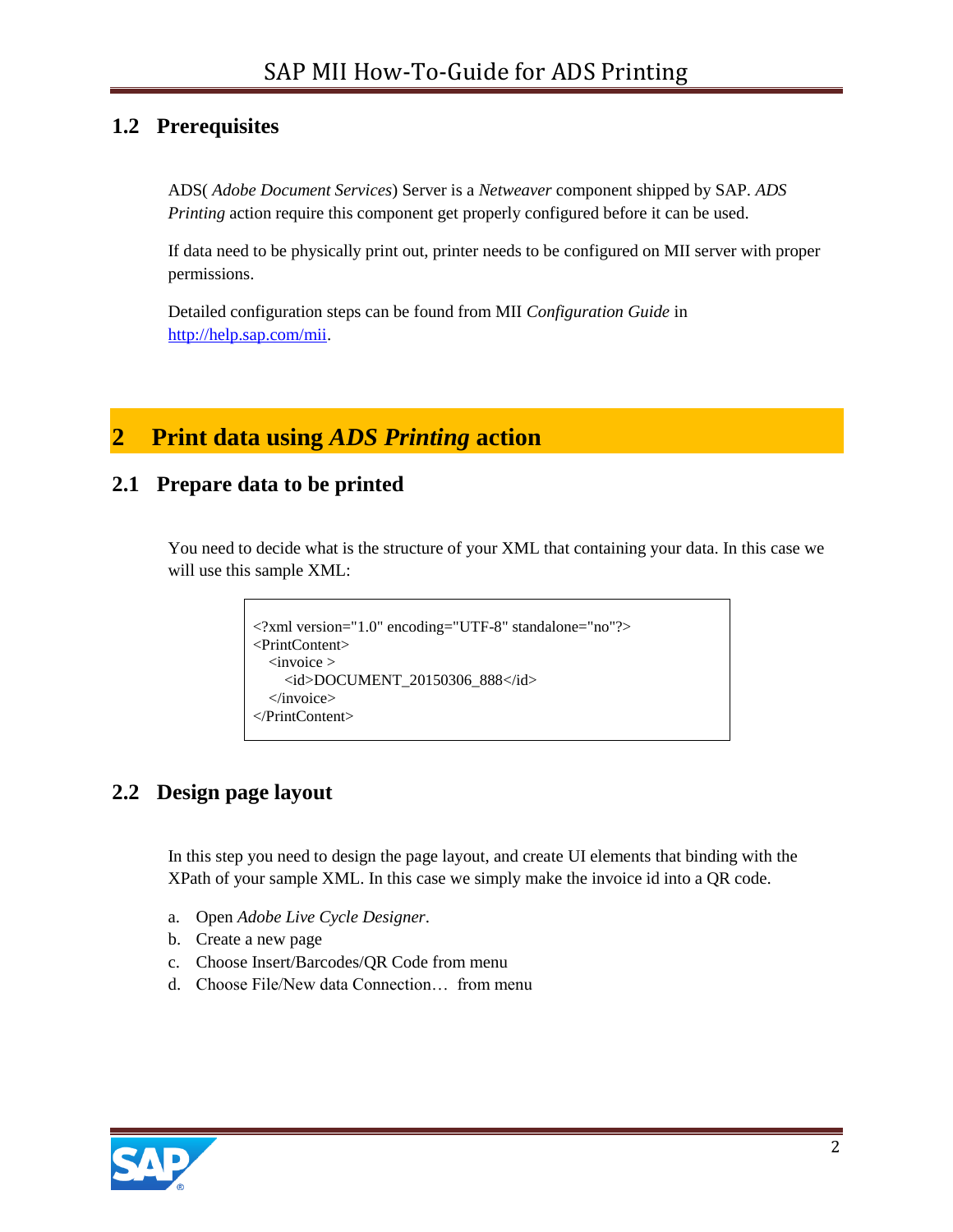e. Choose Sample XML Data

| х<br><b>New Data Connection</b>                                                                                              |
|------------------------------------------------------------------------------------------------------------------------------|
| Name New Connection:<br><b>DataConnection</b>                                                                                |
| Get data description from:<br><b>XML Schema</b><br>Sample XML Data<br>Adobe Data Model<br><b>WSDL File</b><br>OLEDB Database |
| 〈 上一步(B) 下一步(N) ><br>Cancel<br>Help                                                                                          |

- f. Select the file you have designed in 2.1
- g. Drag the data from Sample XML into your barcode control to bind the UI with XPath of your data XML.



h. Save your work as QR.xdp

## <span id="page-6-0"></span>**2.3 Preview PDF result**

- a. Import your QR.xdp into your MII project
- b. Create a transaction in MII workbench

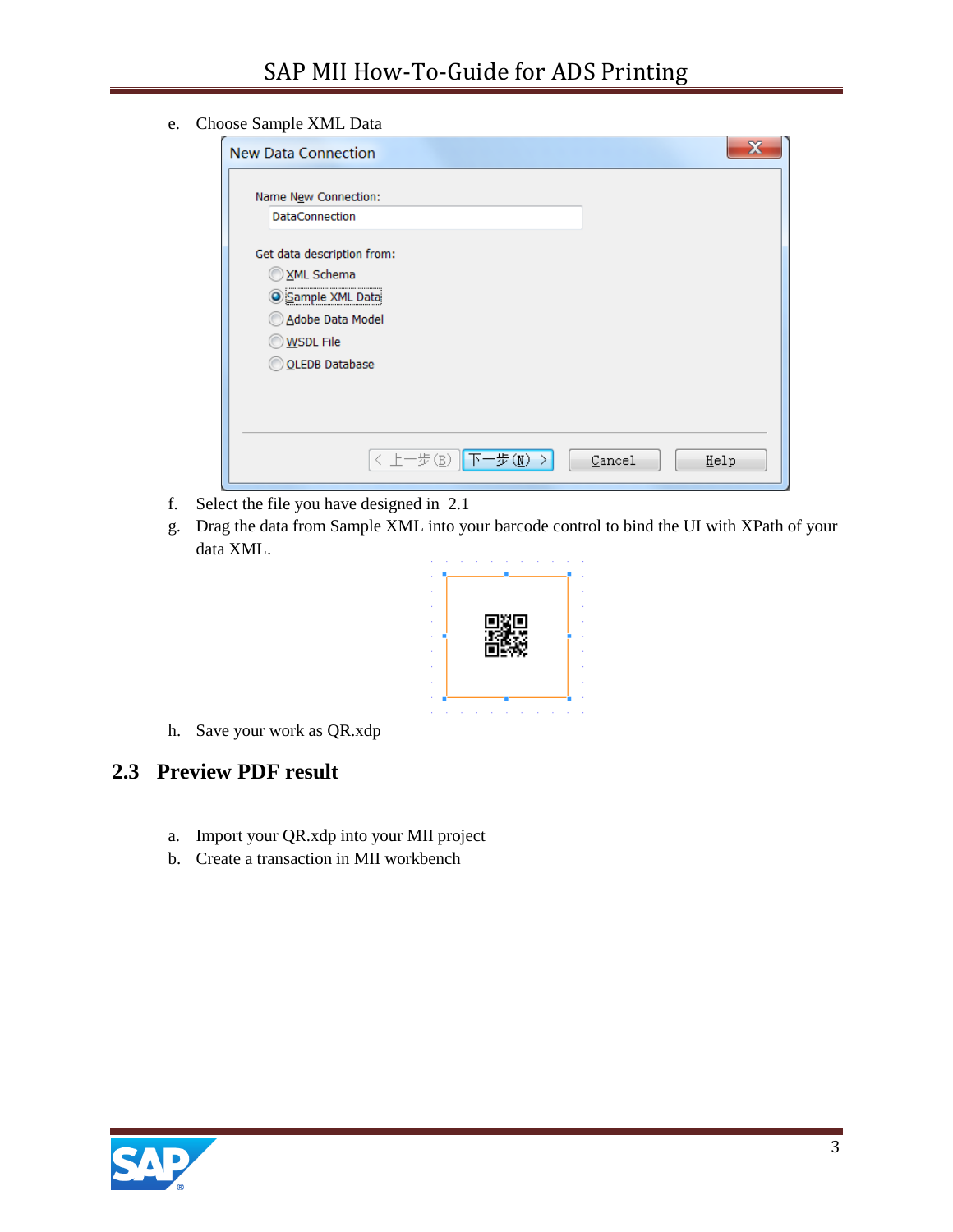c. Insert a *ADS Printing* action into your sequence

|                                                                                                                                                                                                                                                                                                                                                                | $\overline{\mathbf{x}}$<br>$\Box$<br>C cnpvglwssc831 - SAP MII Workbench - Transaction - print<br>$\overline{\phantom{0}}$ |                         |  |  |  |  |
|----------------------------------------------------------------------------------------------------------------------------------------------------------------------------------------------------------------------------------------------------------------------------------------------------------------------------------------------------------------|----------------------------------------------------------------------------------------------------------------------------|-------------------------|--|--|--|--|
| Edit Tools Global Transaction Sequence Action Help<br>File                                                                                                                                                                                                                                                                                                     |                                                                                                                            |                         |  |  |  |  |
| 回<br>Ð<br>û<br>粵<br>É<br>$\overline{a}$<br>$\overline{\mathbb{G}_2}$<br>間<br>圖Ⅱ<br>図                                                                                                                                                                                                                                                                           |                                                                                                                            |                         |  |  |  |  |
| Object<br>Catalog                                                                                                                                                                                                                                                                                                                                              | print<br>transaction<br>Web<br>Meta-Inf                                                                                    |                         |  |  |  |  |
| <b>n</b> gauge<br>→ lineApplet<br>LineChart<br>гħ<br>PCoQ<br>÷<br>print<br>resqlquery<br><br><b>Actions</b><br>Transaction<br><b>Manufacturing Dashboards</b><br>Message Services<br>Misc. Functions<br>Quality<br>Queueing<br>Reference Documents<br>SAP JCo Interface<br>SAP JRA Interface<br>SAP ME Report<br>SAP MII XML Output<br>SQL Transaction Support | Sequence<br>یر'<br>ADS_Printing_0<br>$\overline{\mathbf{v}}$<br>Properties<br>$\blacktriangle$                             | ⊫<br>≂                  |  |  |  |  |
| Web                                                                                                                                                                                                                                                                                                                                                            |                                                                                                                            |                         |  |  |  |  |
| Web Service                                                                                                                                                                                                                                                                                                                                                    |                                                                                                                            |                         |  |  |  |  |
| n xi                                                                                                                                                                                                                                                                                                                                                           |                                                                                                                            | $\overline{\mathbf{v}}$ |  |  |  |  |
| XML Functions                                                                                                                                                                                                                                                                                                                                                  | $\blacksquare$<br>ৰা⊵<br>                                                                                                  |                         |  |  |  |  |
|                                                                                                                                                                                                                                                                                                                                                                | 画<br>Open completed; 491 milliseconds<br>cnpvqlwssc831:50000                                                               |                         |  |  |  |  |

d. Configure the ADS Printing action with your QR.xdp and your data XML

| х<br><b>ADS Printing Configuration</b>                                                                                                                                           |   |  |  |  |
|----------------------------------------------------------------------------------------------------------------------------------------------------------------------------------|---|--|--|--|
| ∎Content to Print⊺                                                                                                                                                               |   |  |  |  |
| XML Data Source                                                                                                                                                                  |   |  |  |  |
| xml version="1.0" encoding="UTF-8" standalone="no"?<br><printcontent><br/><math>&lt;</math>invoice <math>&gt;</math><br/><id>DOCUMENT_20150306_888</id><br/><br/></printcontent> |   |  |  |  |
| Format Template(XDP)                                                                                                                                                             |   |  |  |  |
| i070019/WEB/QR.xdp<br><b>Browse</b>                                                                                                                                              |   |  |  |  |
| Preview                                                                                                                                                                          |   |  |  |  |
| Print to Printer<br>HP Universal Printing PCL 6                                                                                                                                  | 画 |  |  |  |
| 囼<br><b>Printing Format</b><br>Copies<br>1<br>DS                                                                                                                                 |   |  |  |  |
| Save As PDF                                                                                                                                                                      | 囼 |  |  |  |
| □ Output PDF as Base64 String                                                                                                                                                    |   |  |  |  |
| Cancel<br>ОK<br>Help                                                                                                                                                             |   |  |  |  |

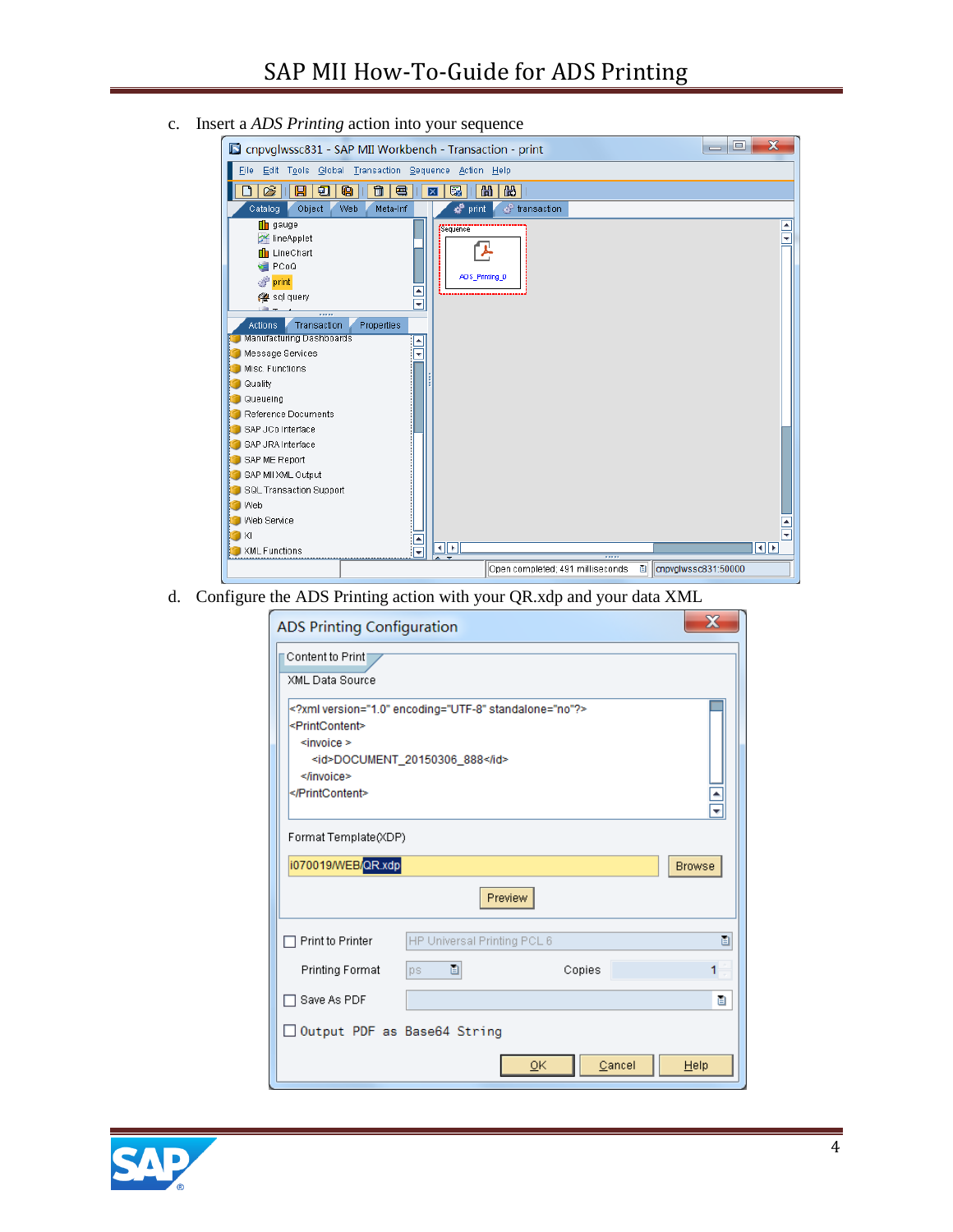e. Now, if your ADS server is well configured as mentioned in MII installation guide, press "Preview" button will show you the PDF file with the QR code like this:



If the PDF is fine, you may want to select a printer to print out the result, or you can choose to save the PDF file into file system, MII database, temp directory or web folder.



## <span id="page-8-0"></span>**2.4 Feed the generated PDF to web browser**

Start from MII 15.0 SP04 the PDF content can be feed to action output variable, if the following checkbox was checked.

| <b>ADS Printing Configuration</b>                                                                                                   | $\mathbf x$          |  |  |
|-------------------------------------------------------------------------------------------------------------------------------------|----------------------|--|--|
| Content to Print                                                                                                                    |                      |  |  |
| XML Data Source                                                                                                                     |                      |  |  |
| xml version="1.0" encoding="UTF-8" standalone="no"?<br><printcontent><br/><math>&lt;</math>invoice <math>&gt;</math></printcontent> |                      |  |  |
| <id>DOCUMENT 20150306 888</id>                                                                                                      |                      |  |  |
|                                                                                                                                     |                      |  |  |
|                                                                                                                                     | $\frac{1}{\sqrt{2}}$ |  |  |
| Format Template(XDP)                                                                                                                |                      |  |  |
| i070019/WEB/QR.xdp                                                                                                                  | <b>Browse</b>        |  |  |
| Preview                                                                                                                             |                      |  |  |
| Print to Printer<br>HP Universal Printing PCL 6                                                                                     | 囼                    |  |  |
| 面<br><b>Printing Format</b><br>ps                                                                                                   | Copies<br>1          |  |  |
| Save As PDF                                                                                                                         | Ð                    |  |  |
| Output PDF as Base64 String                                                                                                         |                      |  |  |
| QK                                                                                                                                  | Cancel<br>Help       |  |  |